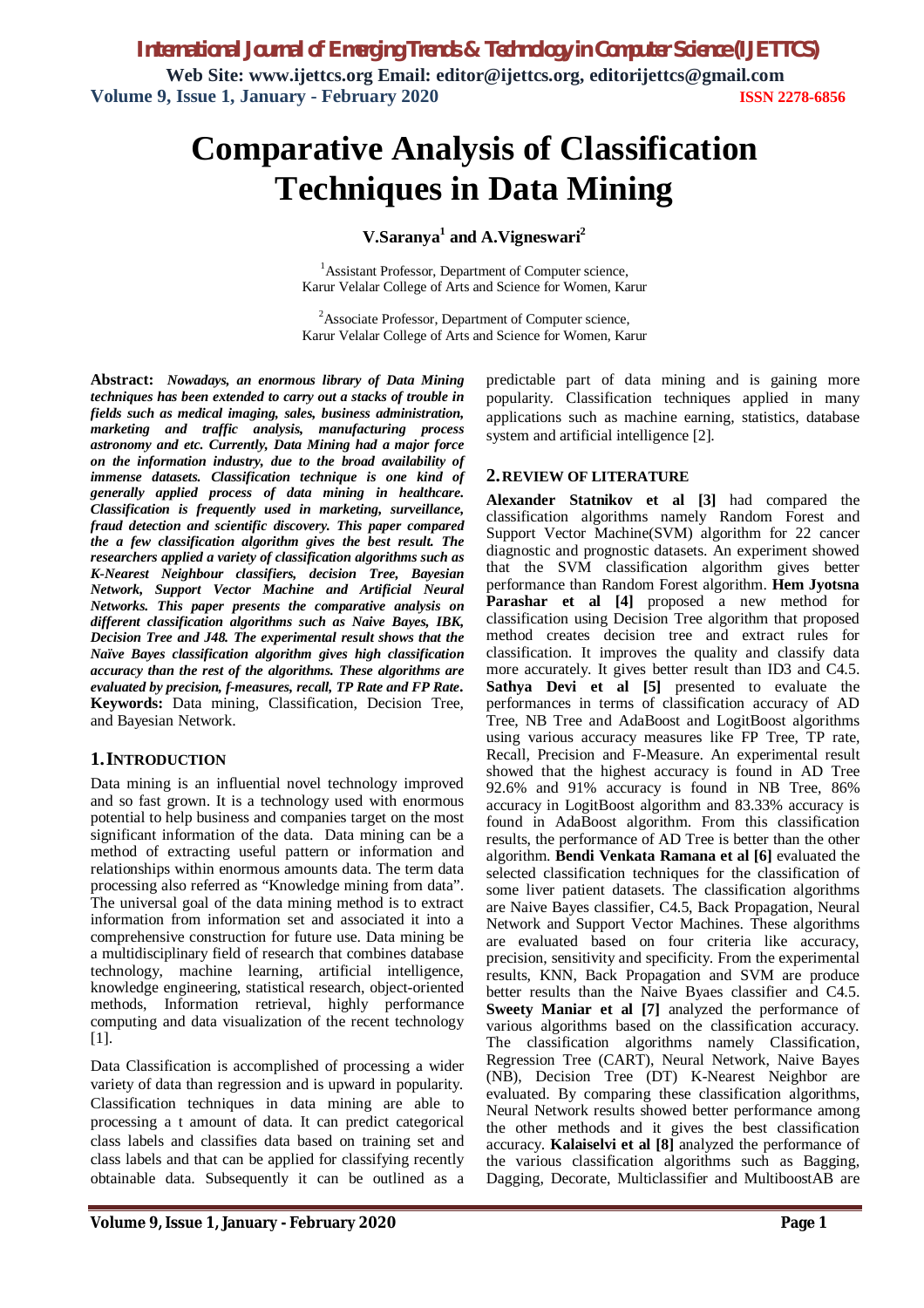## *International Journal of Emerging Trends & Technology in Computer Science (IJETTCS)* **Web Site: www.ijettcs.org Email: editor@ijettcs.org, [editorijettcs@gmail.com](mailto:editorijettcs@gmail.com)  Volume 9, Issue 1, January - February 2020 ISSN 2278-6856**

compared. From the experimental results, the Robot Navigation datasets are used and the classification time and accuracy is calculated by 10-fold validation method. Bagging algorithm is the best classification algorithm to finding the accuracy than other algorithms. **Anita Ganpanti et al [9]** evaluated the performance of three kinds of Meta classification algorithms nalely END, Bagging and Dagging. Comparing these three algorithms are based on the performance factors namely classification accuracy and error rate. From the experimental results, it observed that END algorithm performs better than other algorithms. **R.Porkodi [10]** compared the classification algorithms are aive Bayes, K-Nearest Neighbor, CN2, Support Vector Machine (SVM) and Random Forest. For Lung Cancer dataset, Random Forest algorithm Lung Cancer dataset, Random Forest algorithm outperforms better than the remaining algorithms. In the outset, the classification algorithms of K-Nearest Neighbor, CN2, Naïve Bayes and Random Forest gives better performance and the Support Vector Machine algorithm obtained poor result for this data set.

**Payal pathway et al [11]** had compared the classification algorithms like MultiLayer Perception (MLP), Aggregating One Dependence Estimators (AODE) and Naïve Bayes classifier a three datsets namely PTP 1B INHIBITORS, Selective Inhibitors and Drug dataset. The classification algorithms like AODE and Naïve Bayes taken minimum time for classification. From the experimental results, the MLP algorithm is more accurate than other algorithms based on the performance factor such as precision and recall. **Sudhamathy et al [12]** presented the three decision tree classification methods like rpart, ctree and randomforest are compared. This comparative analysis based on performance measure precision. From this, the random forest gives better performance for cancer datasets. **Pardeep Kumar et al [13]** had compared the different classification algorithms namely one neural network (Back Propagation), Three Decision tree algorithms (CHAID, QUEST and C4.5), one statistical (Logistic regression) and one support vector machine (AdaboostM1-SVM and LibSVM) with and without boosting and one clustering algorithm (k-means). These classification algorithms are performed with four datasets with various repositories such as Mushroom, Vote, Nursery and Credit. Compared these algorithms based on performance factors such as predictive accuracy, error rate, training time, classification index and comprehensibility. Finally concluded that Genetic algorithm is the first preference when predictive accuracy and comprehensibility are the selection criterion and decision tree(C 5.0) is the first preference when training time is a selection criterion. SVM is the first preference in terms of training time and predictive accuracy. **Kishansingh Rajput et al [14]** examined about comparison of various classification techniques in data mining such as Support Vector Machine, Decision Tree, K-Nearest Neighbor, Apriori algorithm. These algorithms compared based on their performance factors like kappa statistics, time taken, correctly and incorrectly classified instances, root mean squared error, and so on. After comparison concluded that all four of them have their own advantages and disadvantages and they can best be applied in various situations. **Jianhua Shao et al [15]** proposed a CARM based method for finding range-based rules from

numerical data in order to build classification and characterization models. The experimental results showed that the CARM based method outperformed than other rule mining methods such as C4.5 and RIPPLE. **Meraj Nabi et al [16]** evaluated performance of Naive Bayes, Logistics Regression, Decision Tree and Random Forest classification algorithm using Pima Indian Diabetes dataset. The Logistic Regression produces higher accuracy than the Naive Bayes, J48, Decision Tree and Random Forest. The accuracy measurements compared in terms of MAE(Mean Absolute Error), RMAE(Root Mean Absolute Error) and confusion matrices. **Rafael Jiménez et al [17]** compared the classical machine learning techniques such as Decision Tree, Artificial Neural Network and modern statistical techniques such as K-Nearest Neighbor, Naive Bayes used in drug related context and to examine the frequent reasons for high school students use drugs and the reason differ from the type of substance used. The result showed that all the analyzed techniques alcohol and tobacco contains the lower percentage of correct classifications concerned the better predictors. The classification technique analyzed substance use risk and predictive factors. The friends use and pleasant activities are the main motives in order to distinguish between adolescent substance users and not users.

#### **3 CLASSIFICATION ALGORITHMS**

A Classification Algorithm is a procedure for choosing an assumption from a collection of alternatives that best fits a set of observations. The classification algorithm contains five types of algorithms such as Decision Tree, Bayesian Network, K-Nearest neighbour, Support Vector Machine and Artificial Neural Networks.

#### **3.1 Decision Tree**

Decision Tree is the one of the classification algorithm in data mining that builds classification in the form of tree structure. The result of a tree contains two types of nodes like decision nodes and leaf nodes. Decision tree helps to implement complex decision into easy process and the complex decision is subdivided into simple decision. A decision tree contains methods namely ID3, CART, C4.5, C5.0 and J48 [18].

#### **3.2 Bayesian Network**

A Bayesian Network is a graphical form for probability interaction among a set of variables characteristics. The approach applied in Naïve Bayes classifier is very simple. With the facility of little amount of training data, it is possible to classify the instances. The naive bays classifier is statistical algorithm providing astonishingly higher results [19].

#### **3.3 K Nearest Neighbour**

KNN algorithm is based on similarity measure and used to store all accessible cases that used to identify the unknown data point based on the nearest neighbor. It is an easy to implement classification technique and training is very fast. KNN is particularly well suited for multimodal classes.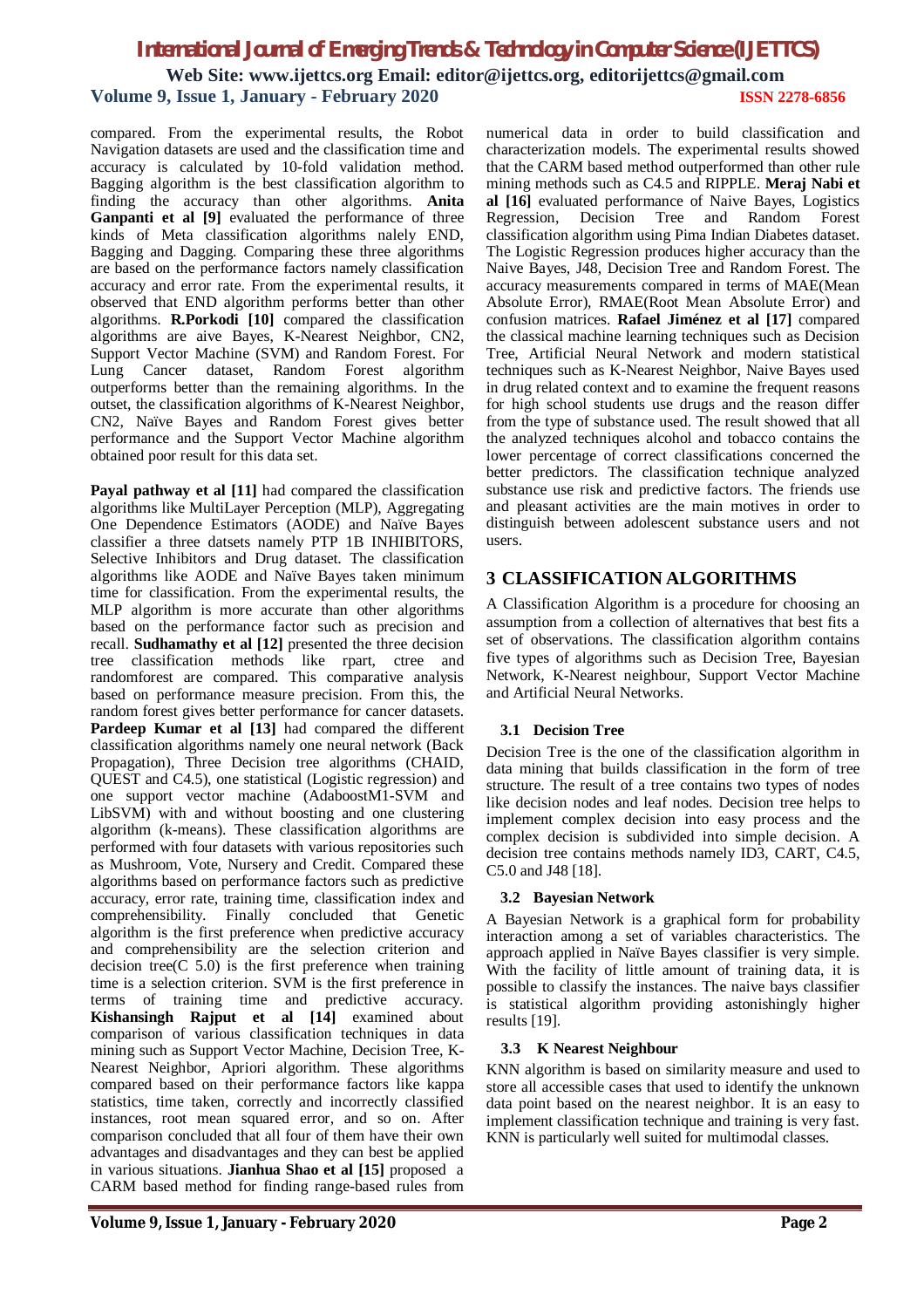## *International Journal of Emerging Trends & Technology in Computer Science (IJETTCS)*

**Web Site: www.ijettcs.org Email: editor@ijettcs.org, [editorijettcs@gmail.com](mailto:editorijettcs@gmail.com)  Volume 9, Issue 1, January - February 2020 ISSN 2278-6856**

#### **3.4 Support Vector Machine**

Support Vector Machines has gained prominence in the field of machine learning and pattern classification. It uses a nonlinear mapping to change training data into higher dimension. An SVM with a small number of support vectors can have high-quality simplification even when the dimensionality of the data is high.

#### **3.5 Artificial Neural Network**

Artificial Neural Network (ANN) is organization composed of a number of interconnected units. ANN does not form one network, but a various relations of networks. It includes three types of layer such as input layer, output layer and hidden layer [20].

#### **4 METHODOLOGY**

The main objective of the study is to find the best decision tree based classification algorithms from five algorithms namely ID3, C4.5, C5.0, PART and Bagging CART. The classification algorithms are validated based on the performance measures such as precision, recall, f-measures, accuracy and kappa statistic.

#### **4.1 Dataset**

This study uses four datasets namely Iris, Contact lenses, Balance scale and Pima which are collected from UCI Repository. The instances and attributes of the two datasets are listed in Table 1.

**Table 1**: Dataset Description

| Measure/<br><b>Attributes</b> | <b>Datasets</b> |       |  |
|-------------------------------|-----------------|-------|--|
|                               | <b>Iris</b>     | Ecoli |  |
| <b>Instances</b>              | 150             | 336   |  |
| <b>Attributes</b>             |                 |       |  |

The Table 2 describes the performance measures for Iris dataset for different classification algorithms like Naïve Bayes (NB), IBK (K-Nearest Neighbor), Decision Tree (DT) and J48. From this Naïve Bayes and J48 classifier produces best accuracy measure compared to all other classifier algorithms. The next highest performance measure is IBK achieved 95% and the lowest measure is Decision Tree classification algorithm.

**Table 2**: Performance Measures for Iris Dataset

| <b>Algorithm</b><br>S | <b>Precisio</b><br>$n$ (%) | Recal<br>$l($ %) | F-<br><b>Measure</b><br>s(%) | TP<br>Rat<br>e<br>$(\%)$ | <b>FP</b><br>Rat<br>e<br>$\mathcal{O}_\mathbf{0}$ |
|-----------------------|----------------------------|------------------|------------------------------|--------------------------|---------------------------------------------------|
| NB                    | 96                         | 96               | 96                           | 96                       | 2                                                 |
| IΒK                   | 95                         | 95               | 95                           | 95                       | 2                                                 |
| DT                    | 92                         | 92               | 92                           | 92                       | 3                                                 |
| J48                   | 96                         | 96               | 96                           | 96                       | 2                                                 |

The Figure 1 represented the Naïve Bayes and J48 classification algorithm gives more accuracy than the rest of algorithms for Iris dataset.



**Figure 1** Performance measures for Iris dataset

The Table 3 describes the correctly and incorrectly classified instances for the Iris dataset for various classification algorithms like Naïve Bayes, IBK, Decision Tree and J48 algorithm. In Naïve Bayes algorithm, 144 instances are correctly classified and 6 instances are incorrectly classified. In IBK algorithm, 143 instances are correctly classified and 7 instances are incorrectly classified. In Decision Tree algorithm, 139 instances are correctly classified and 11 instances are incorrectly classified. In J48 algorithm, 144 instances are correctly classified and 6 instances are incorrectly classified.

**Table 3**: Accuracy Measures for Classification Algorithms

| <b>Algorithms</b> | Correctly<br>classified<br><b>Instances</b> | <b>Incorrectly</b><br><b>Classified</b><br><b>Instances</b> |
|-------------------|---------------------------------------------|-------------------------------------------------------------|
| NΒ                | 144                                         |                                                             |
| IΒK               | 148                                         |                                                             |
| DT                | 139                                         | 11                                                          |
| J48               | 144                                         |                                                             |

From Table 3, the Naïve Bayes and J48 algorithms produces the best accuracy measures for the Iris dataset. Figure 2 depicts the details of Table 3 in bar chart.



**Figure 2** Accuracy measures for Iris dataset

The Table 4 describes the performance measures for Ecoli dataset for different classification algorithms like Naïve Bayes (NB), IBK (K-Nearest Neighbor), Decision Tree (DT) and J48. From this Naïve Bayes classifier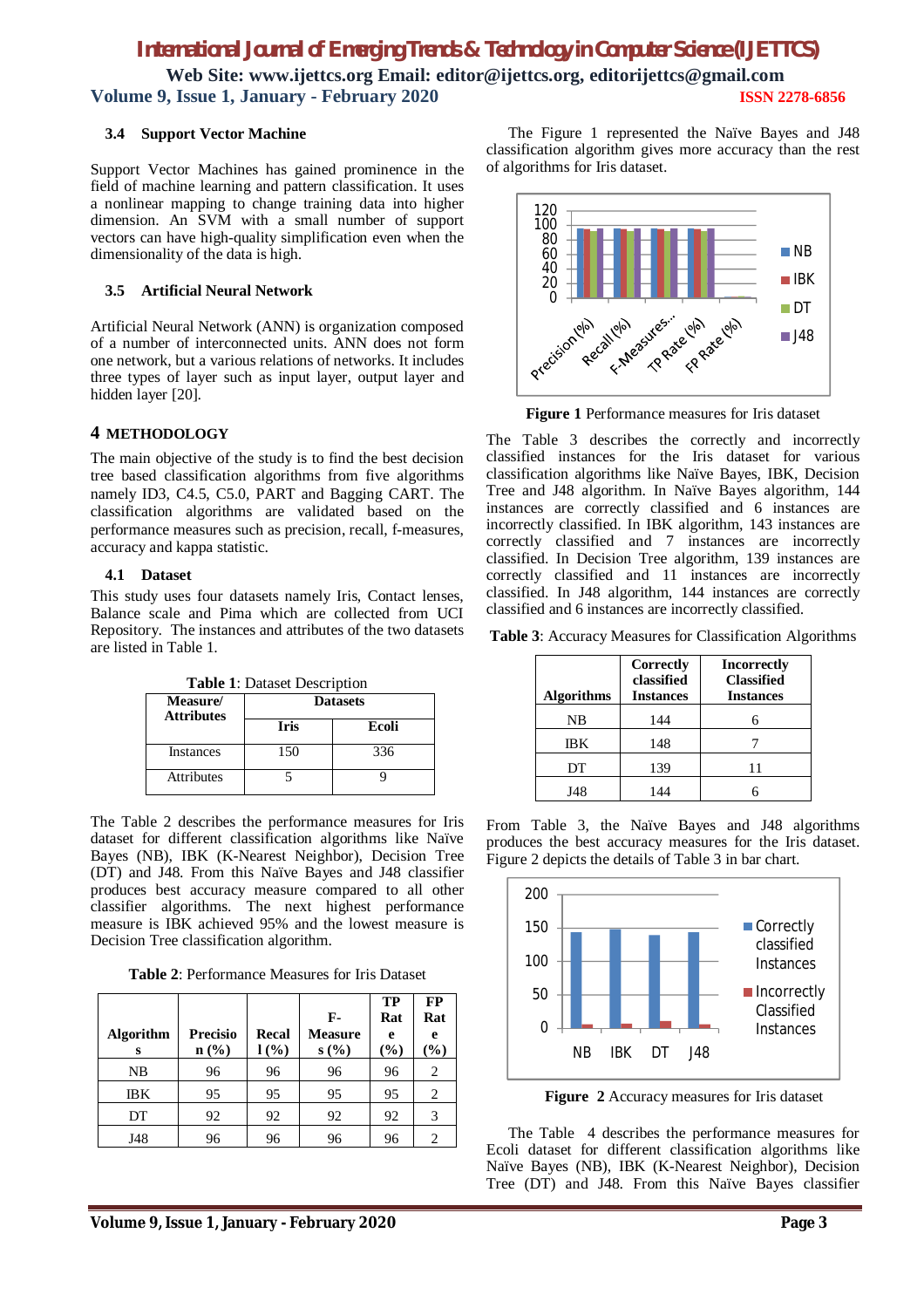## *International Journal of Emerging Trends & Technology in Computer Science (IJETTCS)*

**Web Site: www.ijettcs.org Email: editor@ijettcs.org, [editorijettcs@gmail.com](mailto:editorijettcs@gmail.com)  Volume 9, Issue 1, January - February 2020 ISSN 2278-6856**

produces best accuracy measure compared to all other classifier algorithms. The next highest performance measure is J48 achieved 84% and the lowest measure is Decision Tree classification algorithm.

| <b>Algorithms</b> | <b>Precision</b><br>$\frac{9}{0}$ | Recall<br>$(\%)$ | F-<br><b>Measures</b><br>$(\%)$ | TP<br>Rate<br>(%) | FP<br>Rate<br>$($ %) |
|-------------------|-----------------------------------|------------------|---------------------------------|-------------------|----------------------|
| NΒ                | 86                                | 86               | 86                              | 86                |                      |
| <b>IBK</b>        | 80                                | 80               | 80                              | 80                |                      |
| DT                | 76                                | 76               | 76                              | 76                |                      |
| J48               | 84                                | 84               |                                 | 84                |                      |

**Table 4 Performance Measures For Iris Dataset**

The Figure 3 represented the Naïve Bayes classification algorithm gives more accuracy than the rest of algorithms for Iris dataset.



**Figure 3** Performance measures for Ecoli dataset

The Table 5 describes the correctly and incorrectly classified instances for the Ecoli dataset for various classification algorithms like Naïve Bayes, IBK, Decision Tree and J48 algorithm. In Naïve Bayes algorithm, 286 instances are correctly classified and 50 instances are incorrectly classified. In IBK algorithm, 270 instances are correctly classified and 66 instances are incorrectly classified. In Decision Tree algorithm, 258 instances are correctly classified and 78 instances are incorrectly classified. In J48 algorithm, 283 instances are correctly classified and 53 instances are incorrectly classified.

| Table 5 Accuracy Measures for Classification Algorithms |  |  |  |
|---------------------------------------------------------|--|--|--|
|---------------------------------------------------------|--|--|--|

| <b>Algorithms</b> | Correctly<br>classified<br><b>Instances</b> | <b>Incorrectly</b><br><b>Classified</b><br><b>Instances</b> |
|-------------------|---------------------------------------------|-------------------------------------------------------------|
| NΒ                | 286                                         | 50                                                          |
| <b>IBK</b>        | 270                                         | 66                                                          |
| DТ                | 258                                         | 78                                                          |
| J48               | 283                                         | 53                                                          |

From Table 5, the Naïve Bayes algorithm produces the best accuracy measures for the Ecoli dataset. Figure 4 depicts the details of Table 5 in bar chart.



**Figure 4** Accuracy measures for Ecoli dataset

#### **5 CONCLUSION**

This paper deals among plenty of classification techniques employed in data mining. Classification of Data Mining contains quite a lot of applications such as customer segmentation, credit analysis, bio-medical, marketing, business modeling and drug response modeling. In Data Mining, Classification technique contains various algorithms namely Decision Tree, Naïve Bayes, K-Nearest Neighbor, Support Vector Machine and Artificial Neural Networks. From this analysis, the classification technique generates more precise and accurate system results. This paper presents improve the accuracy and performance of the Classifier. The comparison table shows that how classification algorithms performed in different datasets and identified which one is gives the best accuracy among the different classifier. The result shows that the Naïve Bayes and J48 classification algorithm suitable for the Iris dataset. And then an experimental result demonstrates that the Naïve Bayes classification algorithm suitable for the Ecoli dataset. Because the Naïve Bayes classifier produces best accuracy measure compared to all other classification algorithms such as IBK, Decision Tree (DT) and J48 algorithm. In future work can be extended to include a number of other classification algorithms for different types of dataset.

#### **References**

- [1] LiangZhao, Deng-Feng Chen, Sheng-Jun Xu and Jun Lu, "The Research of Data Mining Classification Algorithm that Based on SJEP", International Journal of Database Theory and Application, Vol.8, No.2, pp. 223-234, 2015.
- [2] Delveen Luqman Abd AL-Nabi, Shereen Shukri Ahmed, "Survey on Classification Algorithms for Data Mining:(Comparison and Evaluation)", Computer Engineering and Intelligent Systems, Vol.4, No.8, 2013.
- [3] Alexander Statnikov, Lily Wang and Constantin F Aliferis, "A comprehensive comparison of random forests and support vector machines for microarraybased cancer classification", BMC Bioinformatics, pp. 1-10, 2008.